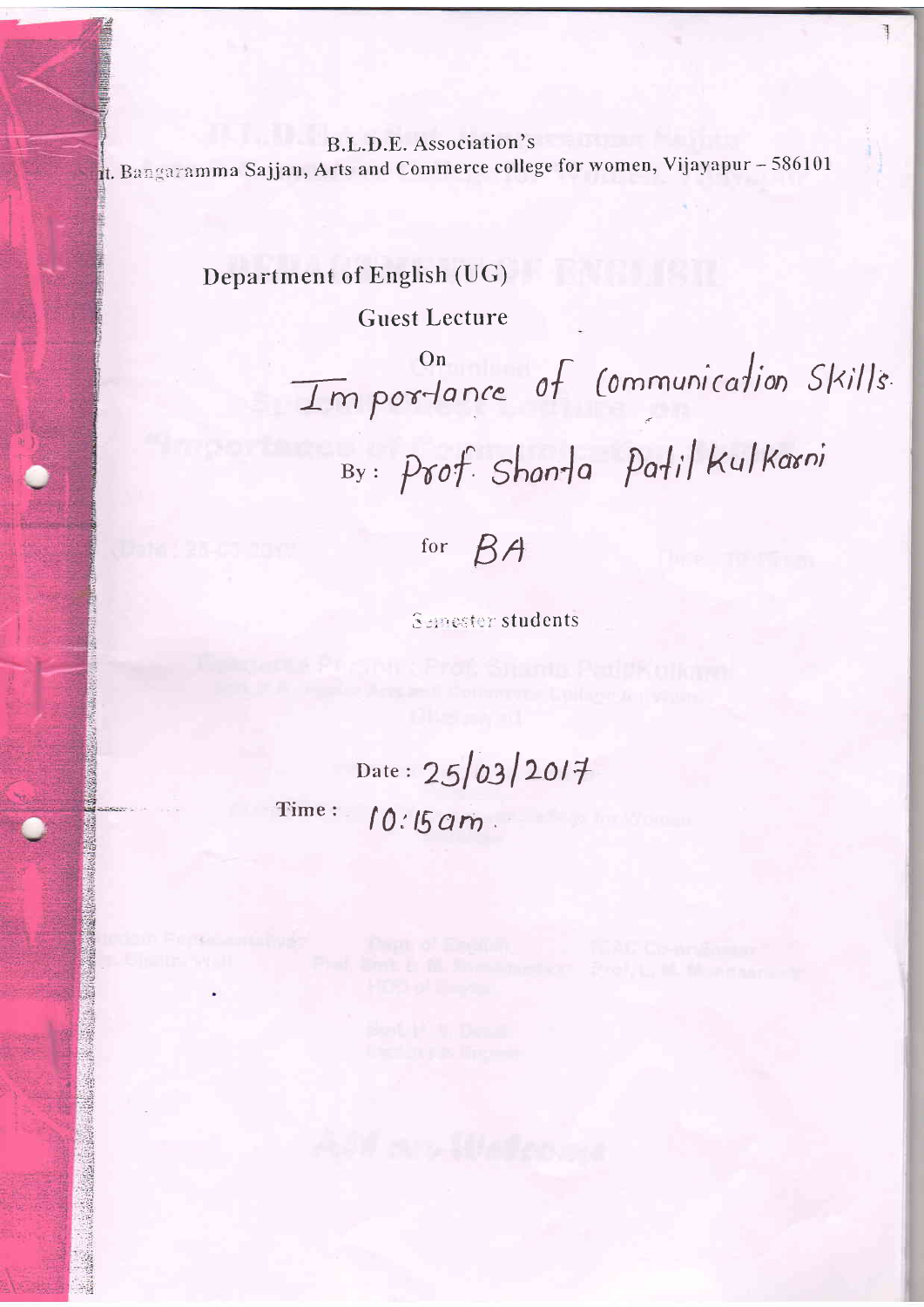**B.L.D.E.A's Smt. Bangaramma Sajjan** Arts & Commerce College for Women, Vijayapur

# DEPARTMENT OF ENGLISH

## **Organised** Special Guest Lecture on "Importance of Communication Skills"

Date : 25-03-2017 Time : 10.15 am

Resource Person : Prof. Shanta Patil/Kulkarni Smt. K.S. Jigalur Arts and Commerce College for Women Dharawad

President : Dr. P. M. Biradar Principal, BLDEA's SBS Arts & Commerce Gollege for Women, Vijayapur

Student Representative Dept. of English IQAC Co-ordinator<br>
Ms. Chaitra Wali Prof. Smt. L. M. Mundasnavar Prof. L. M. Mundas Prof. Smt. L. M. Mundasnavar Prof. L. M. Mundasnavar HOD of English

Smt. H. S. Desai Lecturer in English

## All are Welcome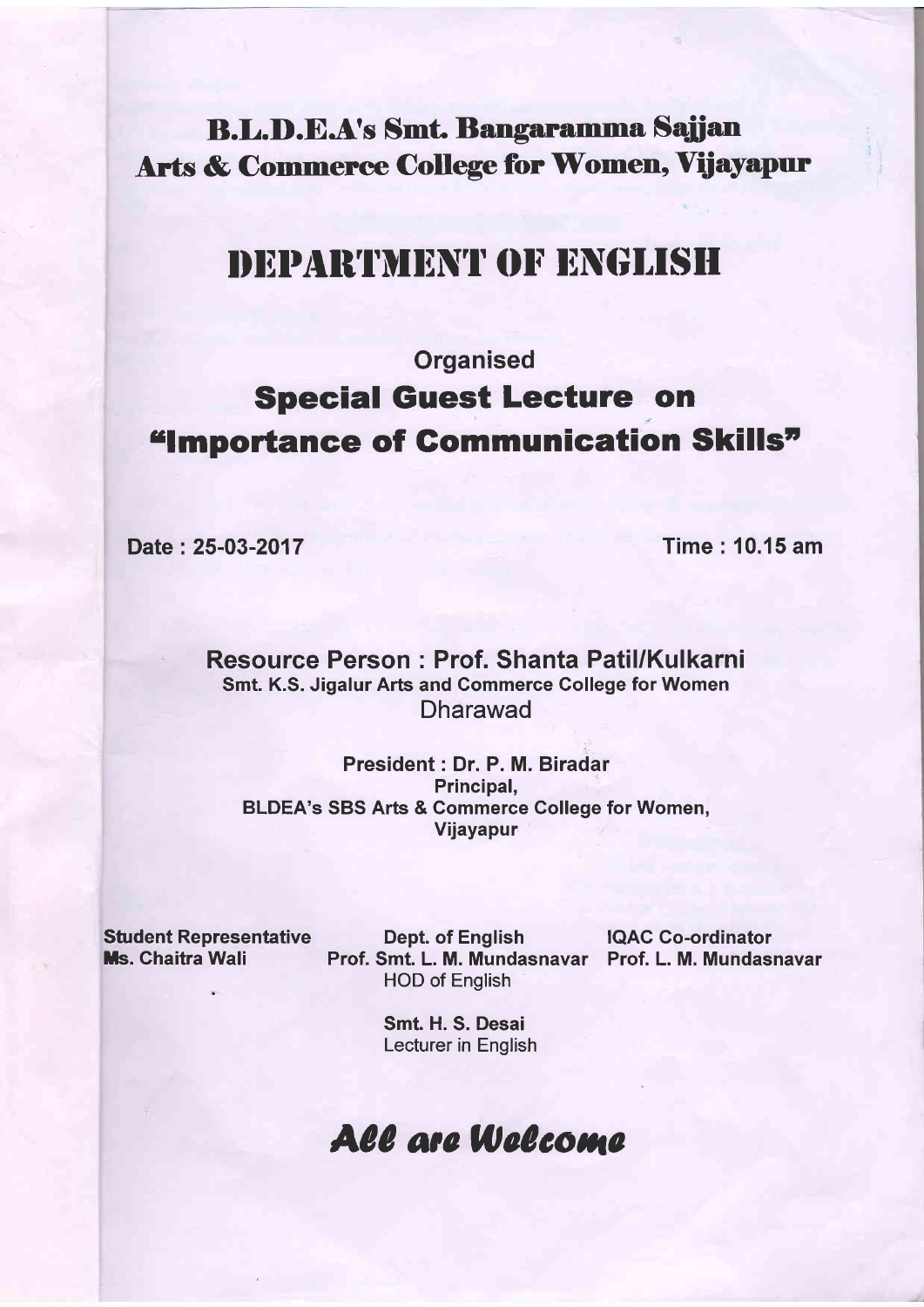| <b>MARPER &amp; ROZOD</b><br>ಶ್ರೀಮತಿ ಖಂಗಾರನ್ನು ಸಜ್ಞನ ಕಲಾ ಮತ್ತು ನಾಚಿಜ್ಯ ಮಹಿಳಾ ಮಹಾಸಿದ್ಯಾಲಯ, ಏಜಾಮರ-ಕಾಂಭ                   |                  |  |
|------------------------------------------------------------------------------------------------------------------------|------------------|--|
| <b>B.L.D.E</b> Associmation's                                                                                          |                  |  |
| Smt.Bangaramma Sajjan, Arts and Commerce College for Women, Vijayapur -586101                                          |                  |  |
| ernail: bldeaaccwb@rediffmail.com<br>Affiliated by K.S.W.U Vijayapur website: www.bldeasbswc.ac.in Ph?D8352-<br>253324 |                  |  |
| ◆ Re-Accredited at the "A" Level by NAAC ◆                                                                             |                  |  |
| Ref:                                                                                                                   | Date: 25.03.2017 |  |

To. Prof. Shanta Patil/Kulkarni

Smt. K.S. Jigalur Arts and Commerce College for Women Dharawad

Respected Madam,

Sub : Thanks letter.

Sir, Thank you very much for imparting your valuable knowledge & experience in Special Guest Lecture on "The Importance of Communication Skills" on Saturday 25<sup>th</sup> March 2017, organised by the Department of English of our College.

We are really enlightened by your thoughtful words. We the Organizing Committee, Staff & Students are very much grateful to you for spending your valuable time  $\&$  best of knowledge Madam, thank you once again for providing a fruitful speech.

With Regards,

 $25|3|12$ 

#^

**BLDE Association's,**<br>Smt. Bengaramma Sajjaa Arts 8 Commerce College for Women.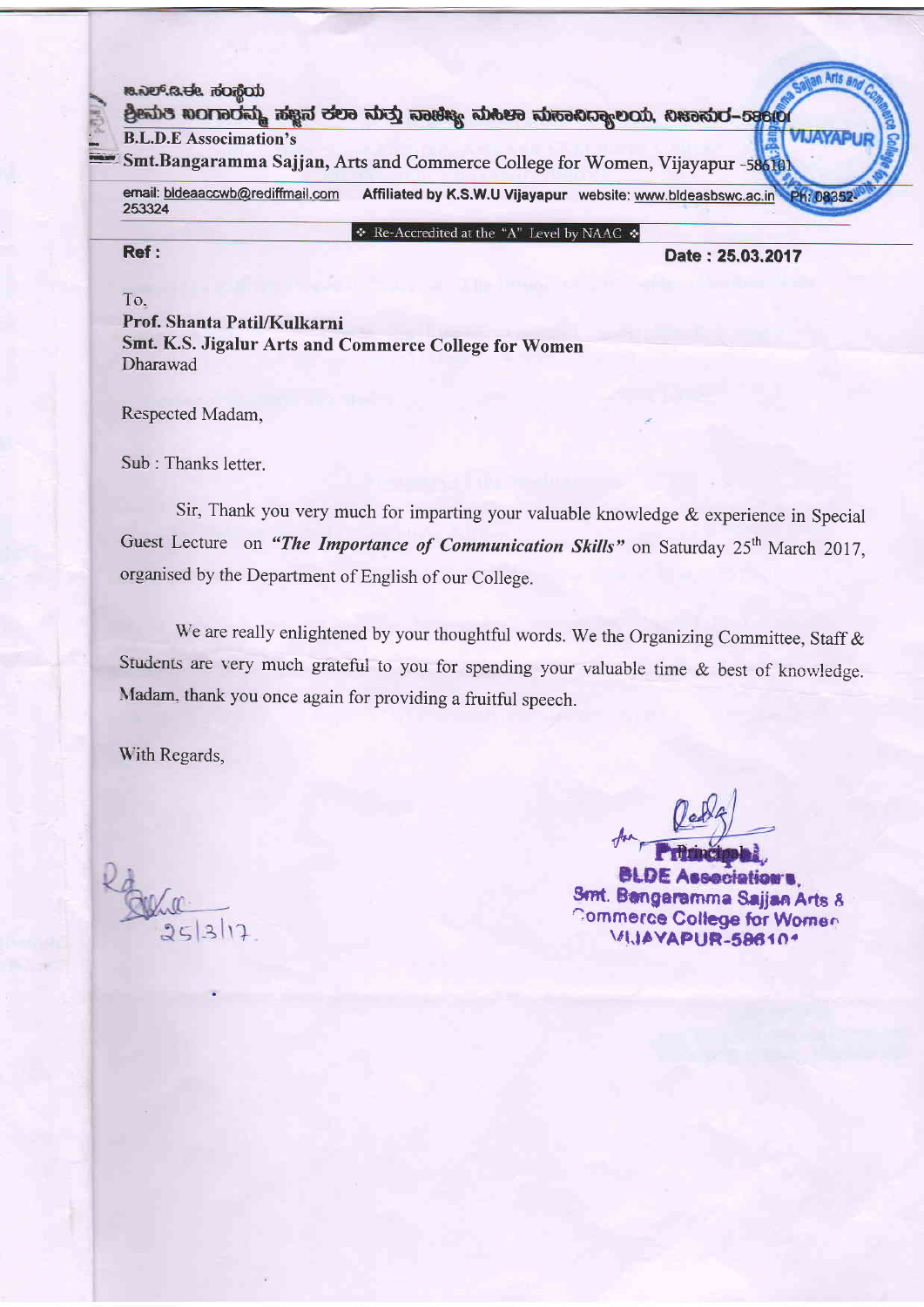#### **B.L.D.E** Association's Smt. Bangaramma Sajjan, Arts and Commerce College for Women, Vijayapur -586101



Date: 25/03/2017

Time: 10:15am to 11:15am

Place: Language Lab

### Name of the Activity: Guest Lecture on "The Importance of Communication Skills"

Resource Person: Prof. Smt. Shanta Patil Kulkarni, Assistant Professor, Smt. K. S. Jigalur Arts, and Commerce College for Women, Dharwad.

**Number of Students Attended:** 

試出

**CLASS:** 

#### **Summary of the Session**

The Department of English under IQAC initiative has organized a special guest lecture on "The Importance of Communication Skills" on 23rd of March 2017 at 10:15 a.m. at Language Lab in college. The resource person Smt. Shanta Patil Kulkarni Assistant Professor, Smt. K. S Jigalur Arts and Commerce College for women, Dharwad spoke on the above said the topic. The students attended the lecture and integrated with the resource person.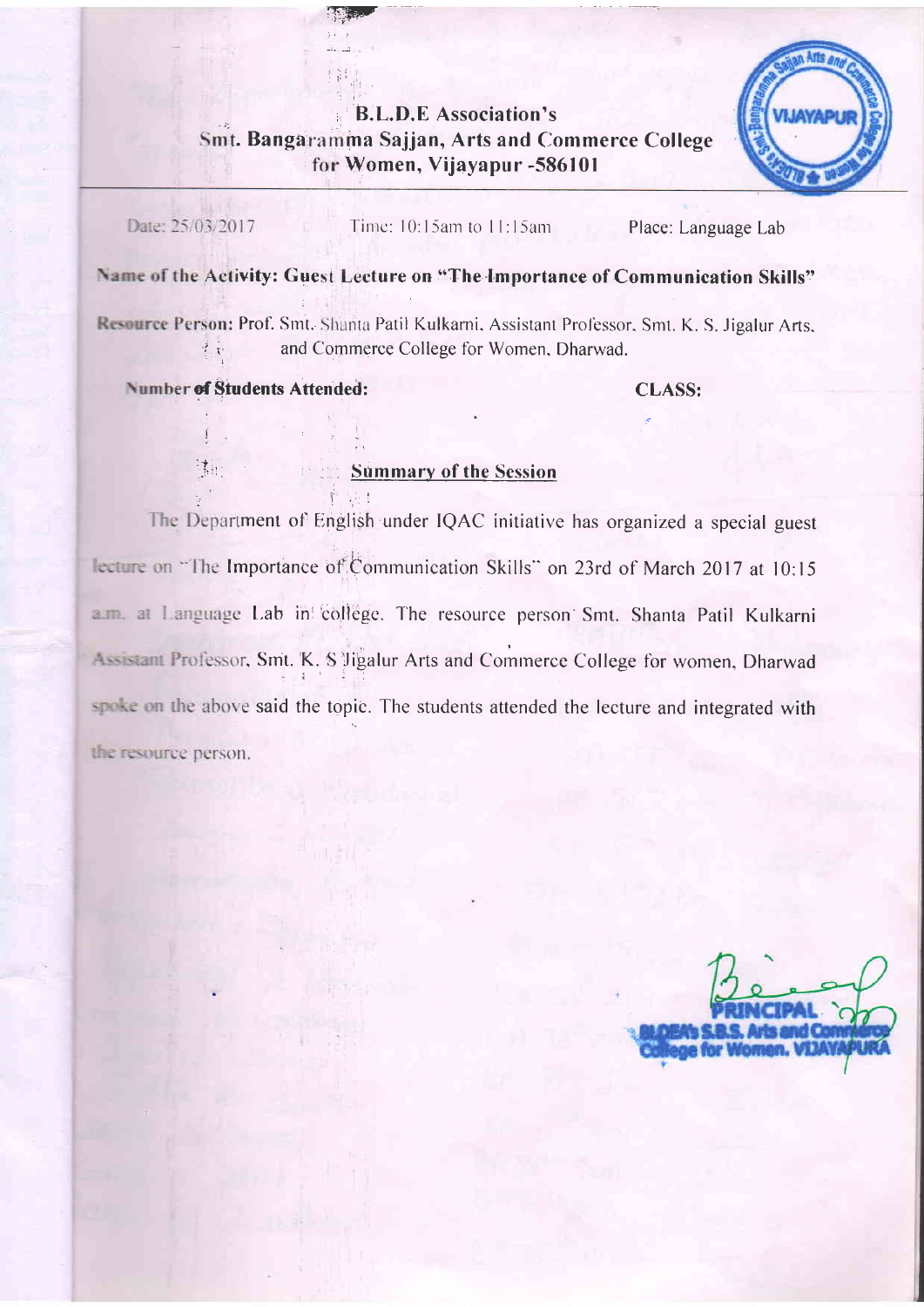Department d'English 25-3-2017.<br>The separtment d'English has organised a "Special Guest decture on" The Importance of Communication Skills" on 23-3-2017. The Resource Person prof. (Cont) Sharta palilkulkarni Spoke on the above said topic. The following students were attended the function and interacted with tre Resource Person. (L.M. Mondasnovor)  $H-S.$  Desai. the class Sign name of the Student νō BAIM sem Stabanam Shabanam. M. Choudhari Mangalasborg. B. B.A Ath sen. NBl2 Priyanka. A. Pawar 13A - Det sem P.A. Pawcer Tosmeenbanu-M. Hadaginal Sourya. S. Hitralli BA  $\mathcal{D}^{\#}$  Son Soumps Sumanyala, A. vou BA VI Sem Stro Wayashme. s. Bojan frè 13A DI<sup>M</sup>Sem County Rajeshwoore 2 Horenath maderi .L. Honakassi. BA DIALSEM M. L. Honakatti Jyoti & Doncer BA Pith Sem Sudha R. Banêkol Kelonus BA Till Sem Kaveni, S. Devon.  $\begin{array}{c} 8 \end{array}$ BA II<sup>th</sup> Sem Sorita, S. Potil tsdorass BAITHISEM sassa. S. Croudharé Sovita. BA I Ben Soli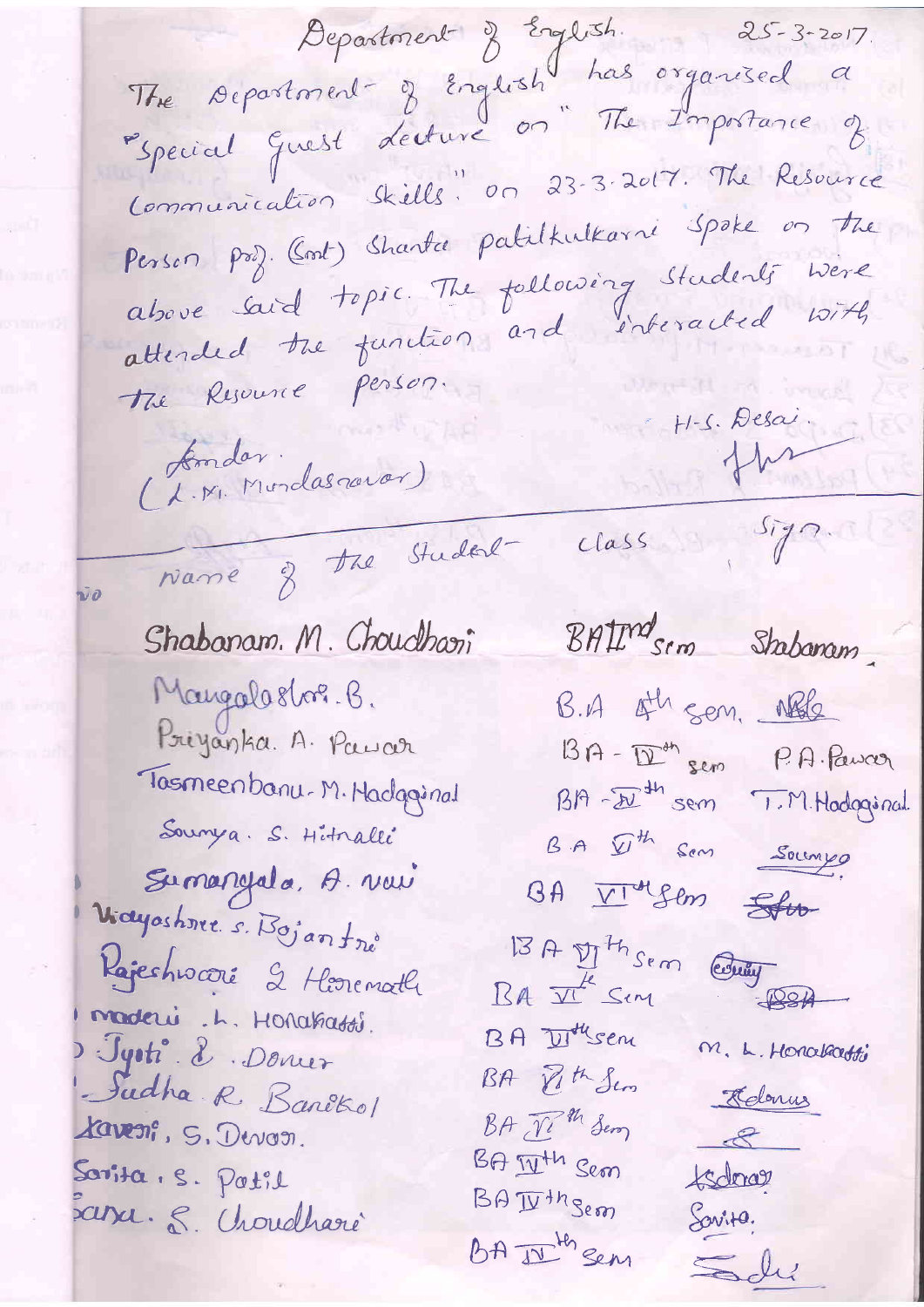$15$ Mahalazare. P. Milajage megha gudrdini  $\overline{6}$ Chaitro. Kultharn? 1刊  $\left( 8\right)$ Givija Malipatu.  $19$ harni. 75. 20) veelonsma, s. majog; 24 Tasmeer. M. Peersabger 23 Jaseni. n. Hitnalli 23 Deepa S. Hosconom 24) Pallan: R. Rathod 25 Deepa. S. Bhairoj:

 $\beta$ . A  $\mathcal{D}^{\text{th}}$ s ang  $B - P \times P^{\mathcal{W}}$  sem  $13.7 \text{ W}$  sem  $5.4 \text{W}$  Cem  $B \cdot A \cdot \overline{\mathcal{V}}$  th sem

 $BAV$  $BADE$ BA Jithsem  $BA\,\overline{\mathfrak{L}'}\,^{\#}$ Sem BA Vithsom

 $\rightarrow$ m. ou dedens  $C.G.K$ G.s. malifatu faxoni, 13 ob T.M. peersa concephali Deepath fle

Derff

Inberne B.A A Son, dec BA D'Est sen 199.10 BB - 20 mag mag 11.11 Madaginal an W<sup>M</sup> Emit Salvage  $-642$   $(107)^{16}$  12 **CONSTANT ASI** Comp CCA RA W<sup>R</sup> Sim MOZAL AS **W. L. Hereibas** ml + N + 98 winkly paid of AB m<sub>2</sub> 4+vz 83 toobey m2<sup>n+</sup>VI 98  $-104.568$  $AB^HBA$ 

Shapeyer M. Grondenic 1811 W. Com 2. Polsalopto Process - A stronged Tremeenbanu - Mindergenal Summa 2 plant Summy of A was Religiousne & Boycentre Absenced & Nonedated desertion of the hospital source & stop Sudly R. Banker u. Jeav. C. P. freeze  $17100 - 2.910$ new R. Chouthour